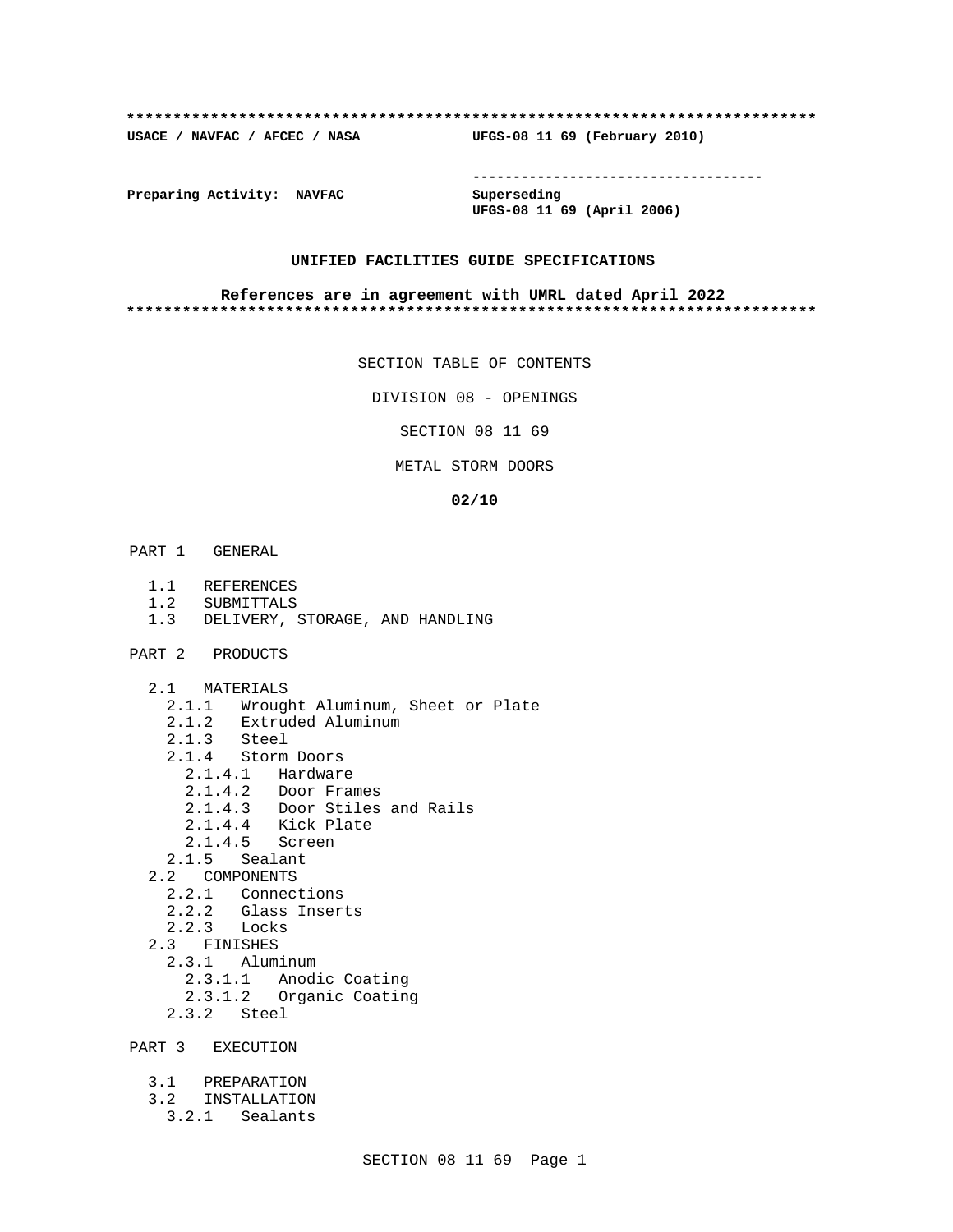3.2.2 Fastening

- 3.3 CLEANING
- 3.4 SCHEDULE

-- End of Section Table of Contents --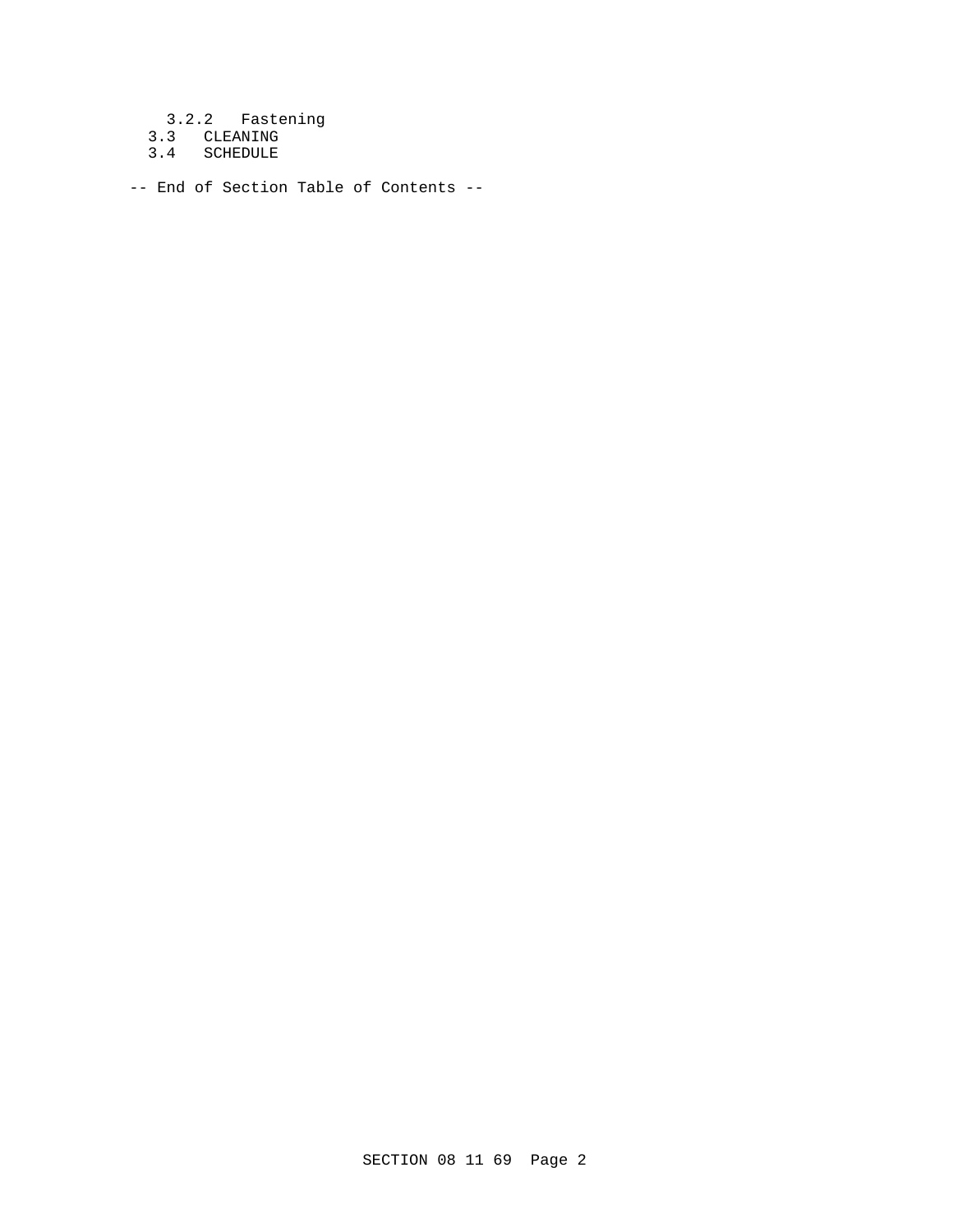USACE / NAVFAC / AFCEC / NASA

--------------------------------------

Preparing Activity: NAVFAC

Superseding UFGS-08 11 69 (April 2006)

UFGS-08 11 69 (February 2010)

### UNIFIED FACILITIES GUIDE SPECIFICATIONS

References are in agreement with UMRL dated April 2022 

SECTION 08 11 69

METAL STORM DOORS  $02/10$ 

NOTE: This guide specification covers the requirements for storm doors for existing buildings.

Adhere to UFC 1-300-02 Unified Facilities Guide Specifications (UFGS) Format Standard when editing this guide specification or preparing new project specification sections. Edit this quide specification for project specific requirements by adding, deleting, or revising text. For bracketed items, choose applicable item(s) or insert appropriate information.

Remove information and requirements not required in respective project, whether or not brackets are present.

Comments, suggestions and recommended changes for this guide specification are welcome and should be submitted as a Criteria Change Request (CCR). 

NOTE: On the drawings, show location, size, and type of storm doors and windows and details of installation; existing conditions where applicable. 

PART 1 GENERAL

1 1 REFERENCES

NOTE: This paragraph is used to list the publications cited in the text of the guide specification. The publications are referred to in the text by basic designation only and listed in this paragraph by organization, designation, date, and title.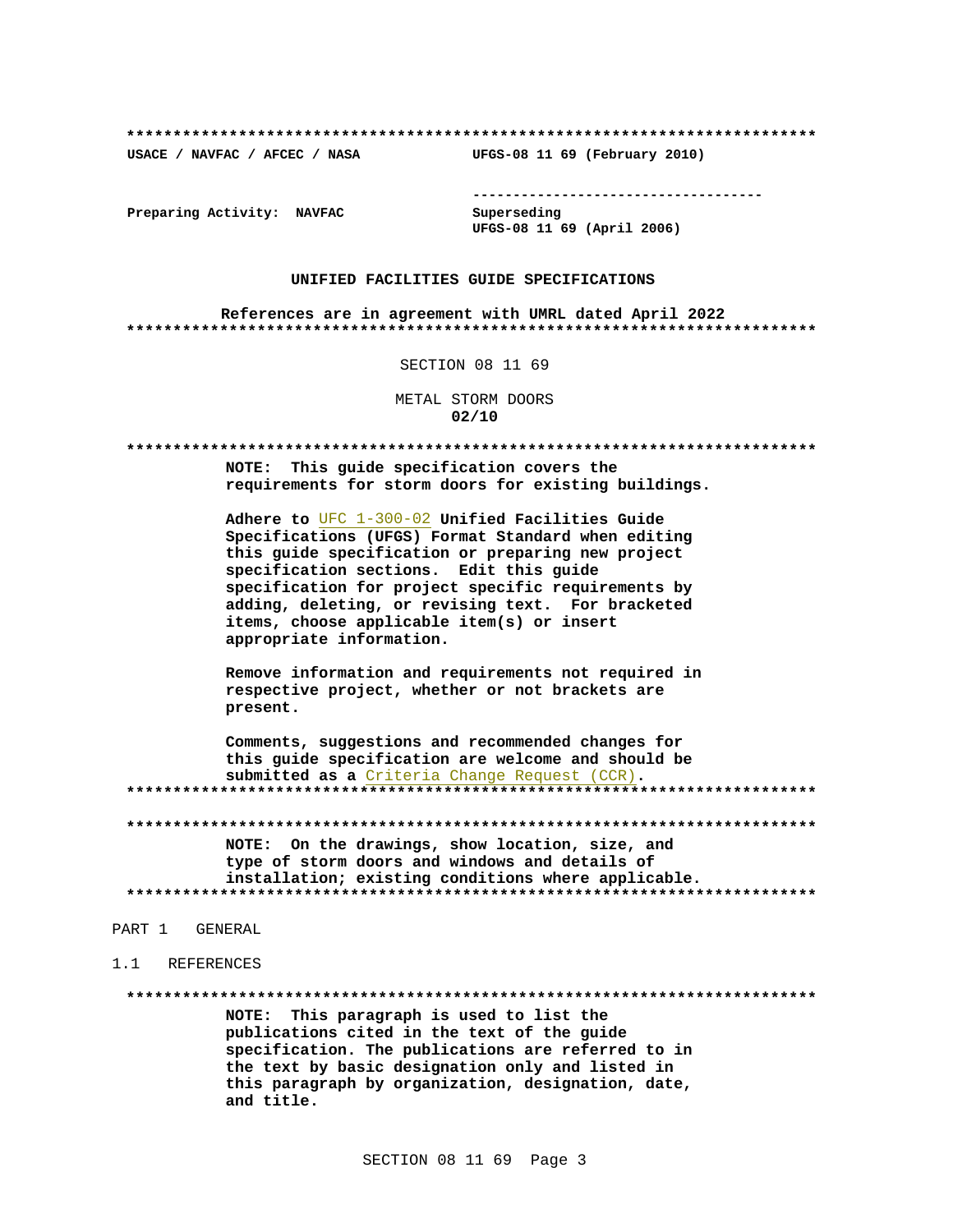**Use the Reference Wizard's Check Reference feature when you add a Reference Identifier (RID) outside of the Section's Reference Article to automatically place the reference in the Reference Article. Also use the Reference Wizard's Check Reference feature to update the issue dates.**

# **References not used in the text will automatically be deleted from this section of the project specification when you choose to reconcile references in the publish print process. \*\*\*\*\*\*\*\*\*\*\*\*\*\*\*\*\*\*\*\*\*\*\*\*\*\*\*\*\*\*\*\*\*\*\*\*\*\*\*\*\*\*\*\*\*\*\*\*\*\*\*\*\*\*\*\*\*\*\*\*\*\*\*\*\*\*\*\*\*\*\*\*\*\***

The publications listed below form a part of this specification to the extent referenced. The publications are referred to within the text by the basic designation only.

ALUMINUM ASSOCIATION (AA)

| AA DAF45  | (2003; Reaffirmed 2009) Designation System<br>for Aluminum Finishes                                                                                    |
|-----------|--------------------------------------------------------------------------------------------------------------------------------------------------------|
|           | AMERICAN ARCHITECTURAL MANUFACTURERS ASSOCIATION (AAMA)                                                                                                |
| AAMA 611  | (2014) Voluntary Specification for<br>Anodized Architectural Aluminum                                                                                  |
| AAMA 2603 | (2020) Voluntary Specification,<br>Performance Requirements and Test<br>Procedures for Pigmented Organic Coatings<br>on Aluminum Extrusions and Panels |
|           |                                                                                                                                                        |

ASTM INTERNATIONAL (ASTM)

| ASTM B209  | (2014) Standard Specification for Aluminum<br>and Aluminum-Alloy Sheet and Plate                                            |
|------------|-----------------------------------------------------------------------------------------------------------------------------|
| ASTM B209M | (2014) Standard Specification for Aluminum<br>and Aluminum-Alloy Sheet and Plate (Metric)                                   |
| ASTM B221  | (2021) Standard Specification for Aluminum<br>and Aluminum-Alloy Extruded Bars, Rods,<br>Wire, Profiles, and Tubes          |
| ASTM B221M | (2021) Standard Specification for Aluminum<br>and Aluminum-Alloy Extruded Bars, Rods,<br>Wire, Profiles, and Tubes (Metric) |
| ASTM C920  | (2018) Standard Specification for<br>Elastomeric Joint Sealants                                                             |
| ASTM C1048 | (2018) Standard Specification for<br>Heat-Strengthened and Fully Tempered Flat<br>Glass                                     |

# 1.2 SUBMITTALS

# **\*\*\*\*\*\*\*\*\*\*\*\*\*\*\*\*\*\*\*\*\*\*\*\*\*\*\*\*\*\*\*\*\*\*\*\*\*\*\*\*\*\*\*\*\*\*\*\*\*\*\*\*\*\*\*\*\*\*\*\*\*\*\*\*\*\*\*\*\*\*\*\*\*\* NOTE: Review Submittal Description (SD) definitions**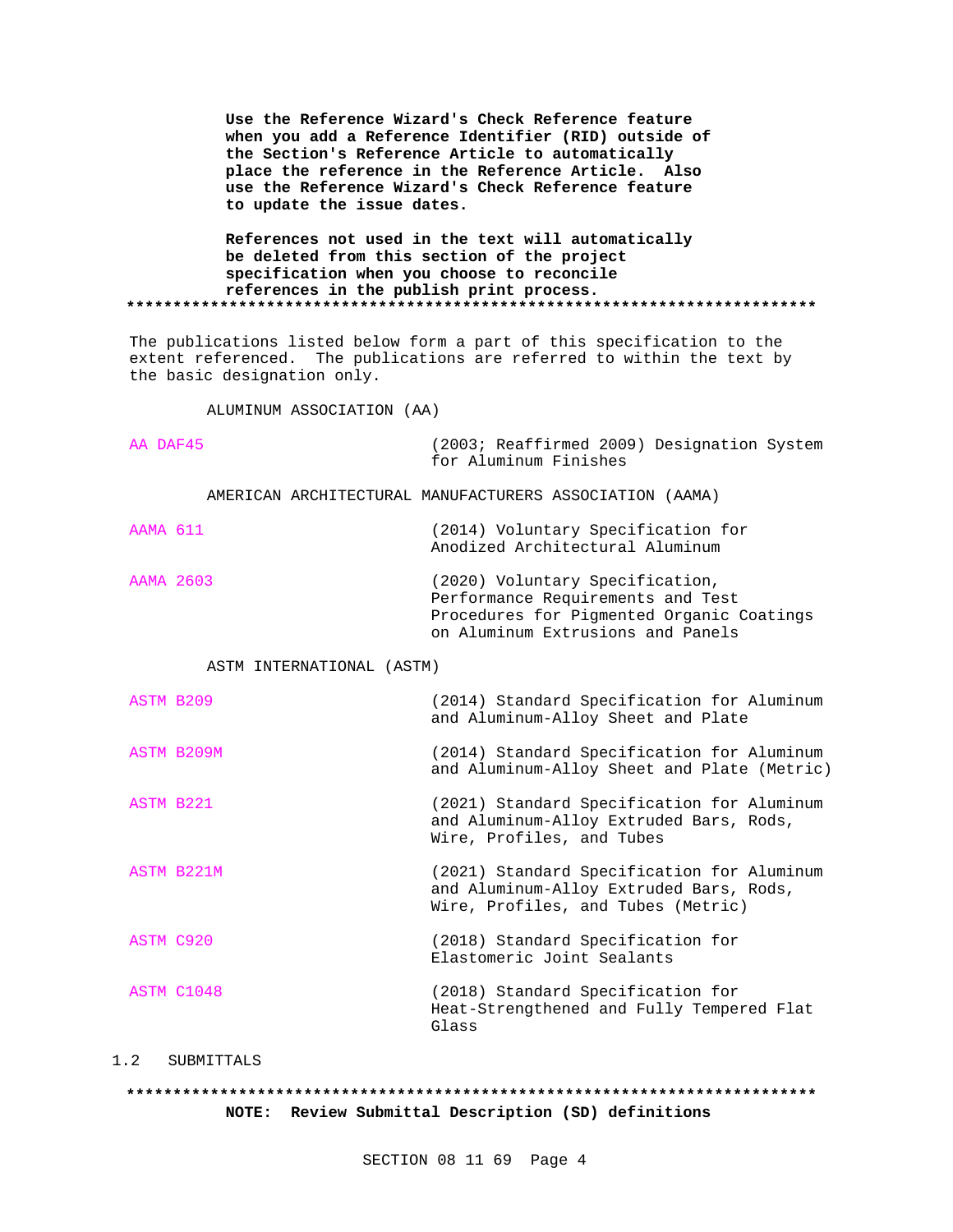**in Section 01 33 00 SUBMITTAL PROCEDURES and edit the following list, and corresponding submittal items in the text, to reflect only the submittals required for the project. The Guide Specification technical editors have classified those items that require Government approval, due to their complexity or criticality, with a "G". Generally, other submittal items can be reviewed by the Contractor's Quality Control System. Only add a "G" to an item if the submittal is sufficiently important or complex in context of the project.**

**For Army projects, fill in the empty brackets following the "G" classification, with a code of up to three characters to indicate the approving authority. Codes for Army projects using the Resident Management System (RMS) are: "AE" for Architect-Engineer; "DO" for District Office (Engineering Division or other organization in the District Office); "AO" for Area Office; "RO" for Resident Office; and "PO" for Project Office. Codes following the "G" typically are not used for Navy, Air Force, and NASA projects.**

**The "S" classification indicates submittals required as proof of compliance for sustainability Guiding Principles Validation or Third Party Certification and as described in Section 01 33 00 SUBMITTAL PROCEDURES.**

**Choose the first bracketed item for Navy, Air Force, and NASA projects, or choose the second bracketed item for Army projects. \*\*\*\*\*\*\*\*\*\*\*\*\*\*\*\*\*\*\*\*\*\*\*\*\*\*\*\*\*\*\*\*\*\*\*\*\*\*\*\*\*\*\*\*\*\*\*\*\*\*\*\*\*\*\*\*\*\*\*\*\*\*\*\*\*\*\*\*\*\*\*\*\*\***

Government approval is required for submittals with a "G" or "S" classification. Submittals not having a "G" or "S" classification are [for Contractor Quality Control approval.][for information only. When used, a code following the "G" classification identifies the office that will review the submittal for the Government.] Submit the following in accordance with Section 01 33 00 SUBMITTAL PROCEDURES:

# SD-02 Shop Drawings

#### Storm doors

 Show elevations of storm door units, full-size section, thicknesses and gages of material, finish and color, fastenings, methods of anchorage, size and spacing of anchors, method of glazing, locations of operating hardware, method and material for weatherstripping, method of attaching and operating both screen and glass insert panels, details of installation, and connections with other work.

On storm door schedule, show location of each unit.

### SD-03 Product Data

Storm doors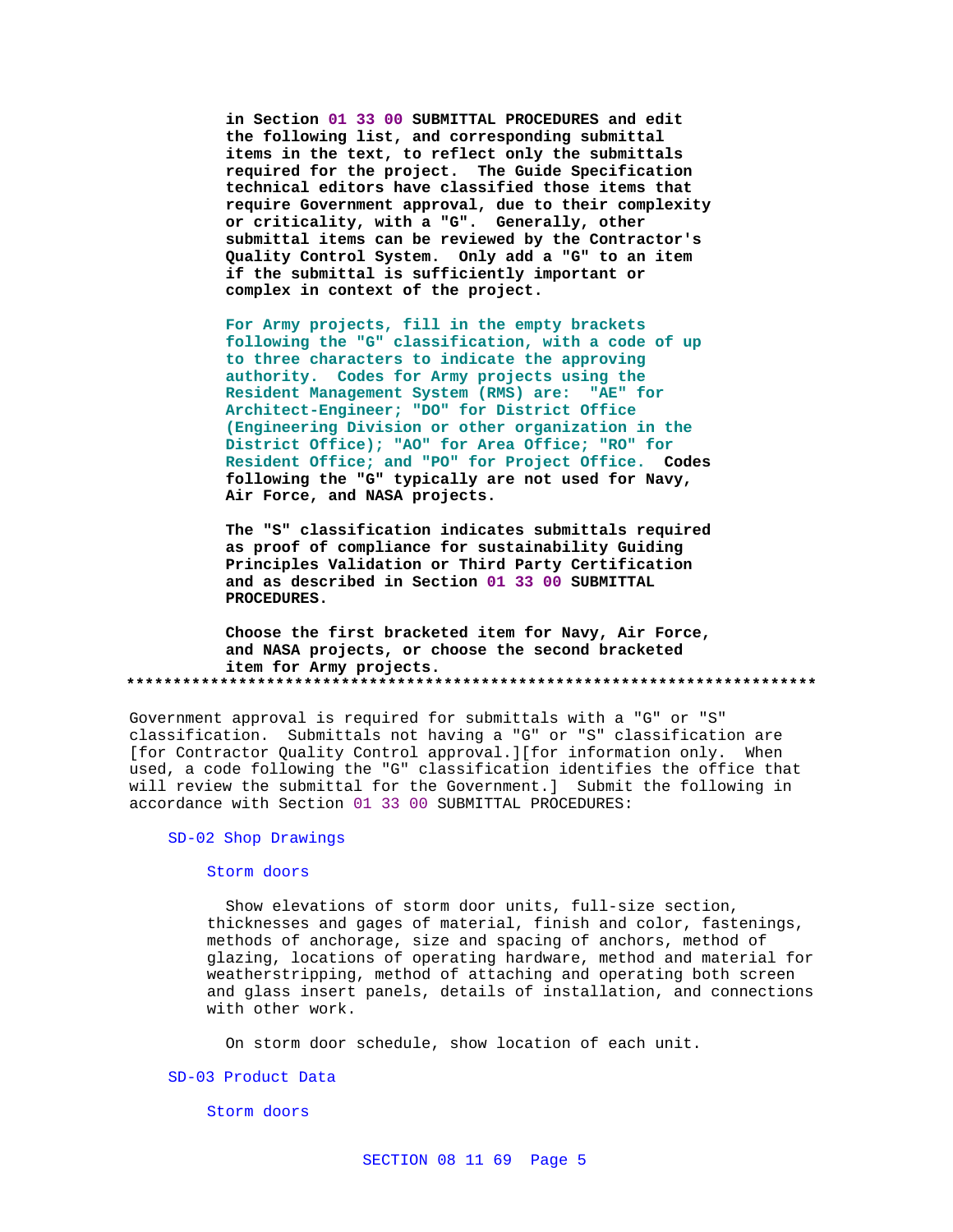### Hardware

 Submit complete descriptive literature for each type of storm door and accessory.

SD-04 Samples

**\*\*\*\*\*\*\*\*\*\*\*\*\*\*\*\*\*\*\*\*\*\*\*\*\*\*\*\*\*\*\*\*\*\*\*\*\*\*\*\*\*\*\*\*\*\*\*\*\*\*\*\*\*\*\*\*\*\*\*\*\*\*\*\*\*\*\*\*\*\*\*\*\*\* NOTE: Choose one of the following options, or delete if samples are not required. Project size and complexity will affect what submittals are necessary. \*\*\*\*\*\*\*\*\*\*\*\*\*\*\*\*\*\*\*\*\*\*\*\*\*\*\*\*\*\*\*\*\*\*\*\*\*\*\*\*\*\*\*\*\*\*\*\*\*\*\*\*\*\*\*\*\*\*\*\*\*\*\*\*\*\*\*\*\*\*\*\*\*\***

# [ Storm doors]

[ Submit one complete door unit of each type for approval. Label the sample for identification and, if approved, forward to the site. Samples in good condition may be installed if clearly identified and the locations are recorded. Do not remove identification and approval marks until final acceptance.]

[ Submit one full-sized corner at least 150 mm 6 inches long and 75 mm 3 inches wide; show construction of each type frame.]

Storm door finishes; G[, [\_\_\_\_]]

 Submit for approval color range samples for color finishes. The actual finish shall be within the range represented by the approved samples.

# SD-06 Test Reports

Storm doors

 Submit test reports indicating that storm doors conform to applicable requirements specified herein.

### SD-10 Operation and Maintenance Data

Storm doors, Data Package 1; ; G[, [\_\_\_\_]]

 Submit operation and maintenance data in accordance with Section 01 78 23 OPERATION AND MAINTENANCE DATA.

## 1.3 DELIVERY, STORAGE, AND HANDLING

Carefully pack products in poly bags or other protective containers. Deliver products to the project site in undamaged condition, store out of contact with the ground under weathertight covering, and protect against damage. Do not install damaged units. Replace damaged units with new units.

#### PART 2 PRODUCTS

2.1 MATERIALS

Metal storm doors shall be either aluminum or steel.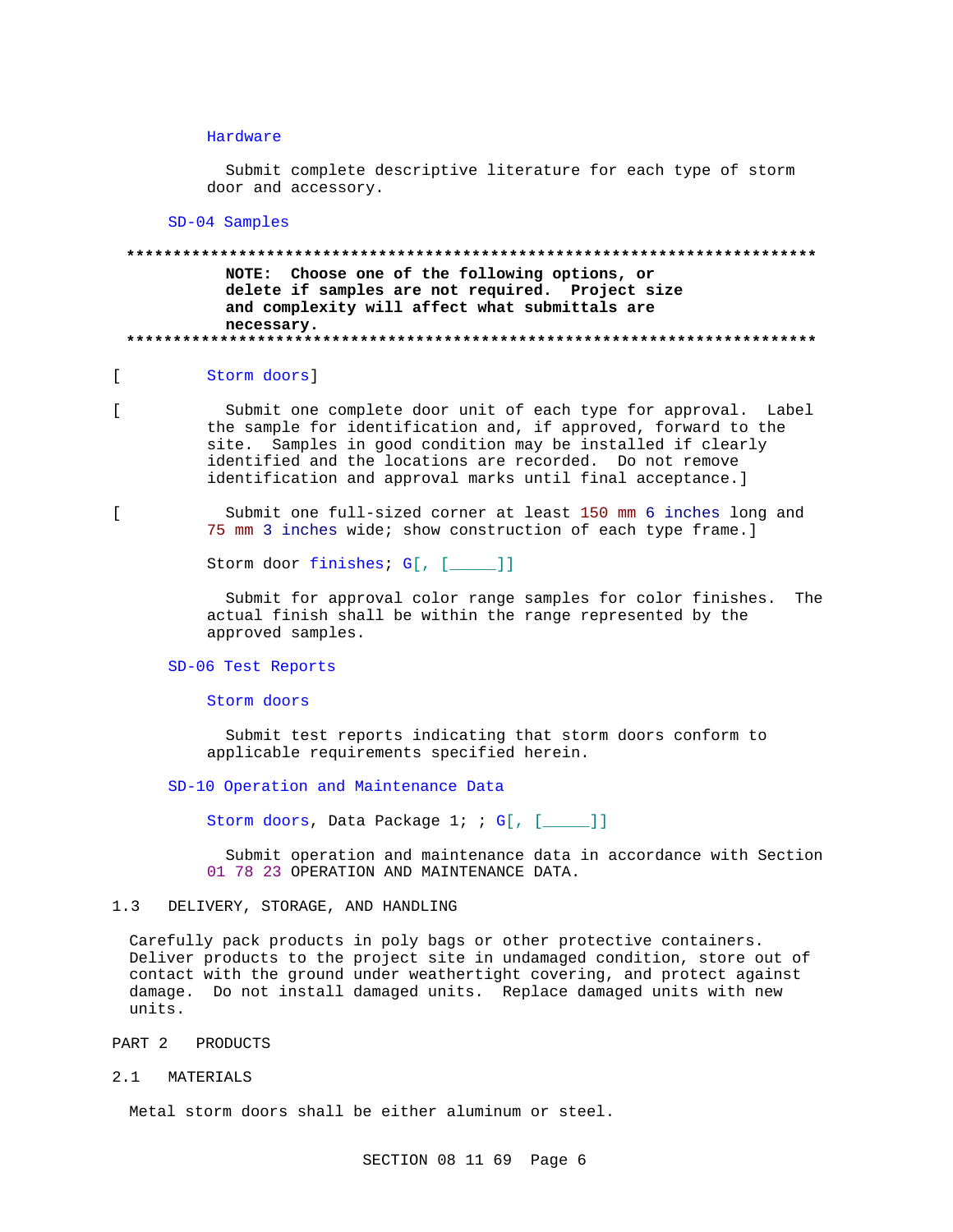2.1.1 Wrought Aluminum, Sheet or Plate

ASTM B209MASTM B209, Alloy 3000 or 5000 series.

# 2.1.2 Extruded Aluminum

ASTM B221MASTM B221, Alloy 6063 or 6463, Temper T5 or T6.

# 2.1.3 Steel

Sections of the door shall be of roll formed tubular lock seam construction, consisting of 0.8 mm thick 22 gage, hot-dipped galvanized steel.

# 2.1.4 Storm Doors

# **\*\*\*\*\*\*\*\*\*\*\*\*\*\*\*\*\*\*\*\*\*\*\*\*\*\*\*\*\*\*\*\*\*\*\*\*\*\*\*\*\*\*\*\*\*\*\*\*\*\*\*\*\*\*\*\*\*\*\*\*\*\*\*\*\*\*\*\*\*\*\*\*\*\* NOTE: See referenced publications for definition of designations, for other types available, and for requirements which are not specified in this section. \*\*\*\*\*\*\*\*\*\*\*\*\*\*\*\*\*\*\*\*\*\*\*\*\*\*\*\*\*\*\*\*\*\*\*\*\*\*\*\*\*\*\*\*\*\*\*\*\*\*\*\*\*\*\*\*\*\*\*\*\*\*\*\*\*\*\*\*\*\*\*\*\*\***

Conform to requirements specified herein. Doors shall be self-storing, equal light, combination storm doors, fully assembled and prehung complete with glazing, insect screens, hardware, and weatherstripping ready for installation into prepared door openings. Dimensions indicated are nominal. Field measure openings to obtain exact dimensions needed for fabrication.

### 2.1.4.1 Hardware

For each storm door, provide a spring-loaded latch bolt operated by a turn knob, thumb piece, or lever handle; a tubular, adjustable, pneumatic or hydraulic closer; a chain door stop; and an adjustable sweep mounted on a bottom expander or with a flat metal retainer. Storm doors shall be lockable from the inside. Latch hardware, latch pin, knob, and springs shall be made from corrosion resistant materials.

# 2.1.4.2 Door Frames

Expander type, regular Z-bar, or New England Z-bar, as required to suit actual conditions at the door openings.

# 2.1.4.3 Door Stiles and Rails

Aluminum storm doors shall have extruded aluminum tubular sections not less than 25 mm deep by 57 mm one inch deep by 2 1/4 inches face dimension, or 38 mm deep by 50 mm 1 1/2 inches deep by 2 inchesface dimension, and 1.27 mm 0.050 inch nominal wall thickness. Steel storm doors shall have roll formed tubular lock seam steel sections with corners reinforced with 1.5 mm thick 16 gage steel internal reinforcement and edge brazed.

# 2.1.4.4 Kick Plate

Kick plates for aluminum doors shall be not less than 5 mm 3/16 inch thick extruded aluminum or 8 mm 5/16 inch thick sandwich panel with sheet aluminum on both sides. Kick plates for steel doors shall be an embossed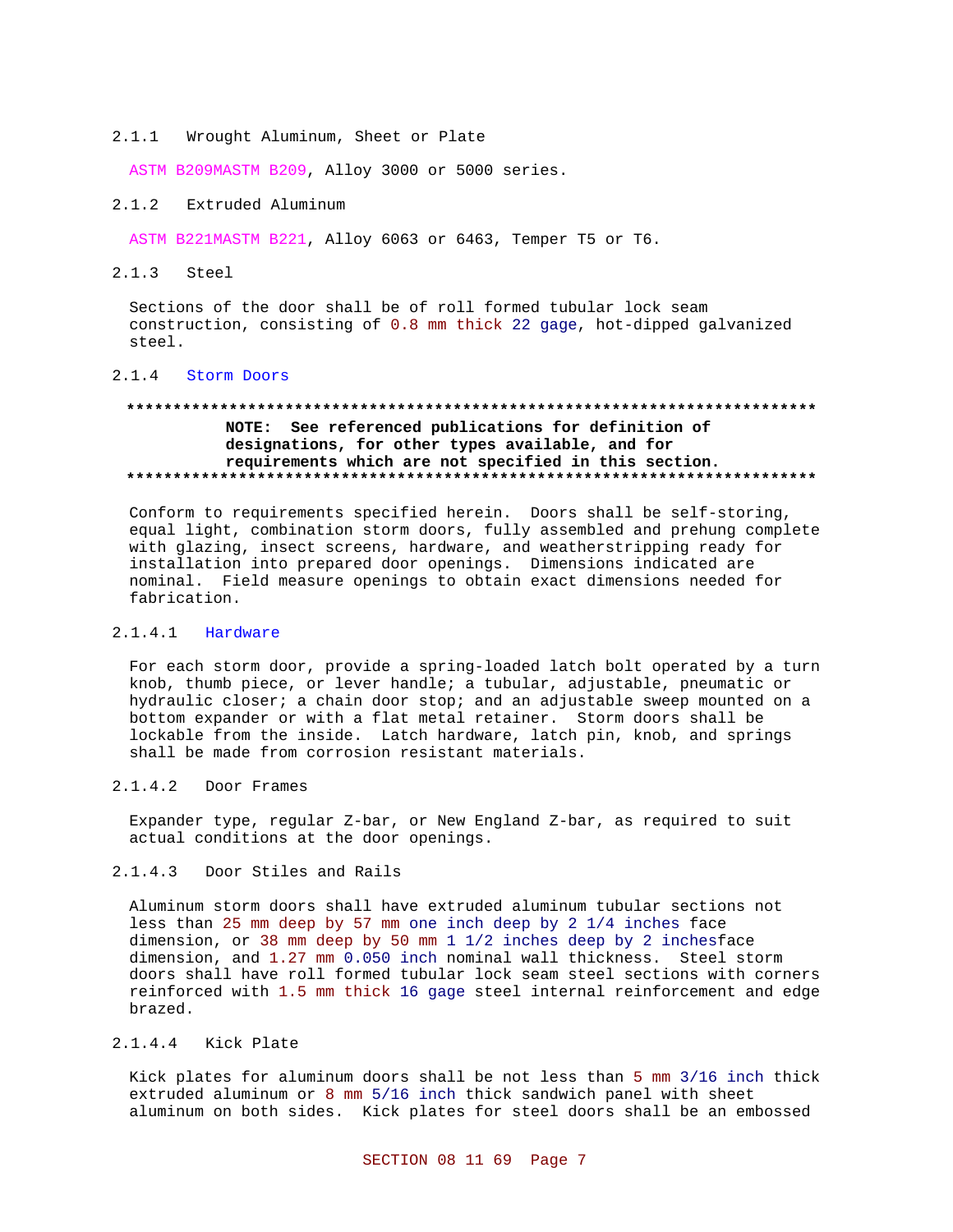1.2 mm thick 18 gage galvanized steel panel. Panels shall be complete with vinyl splines and/or channel glazing stops with screws for installation.

# 2.1.4.5 Screen

Screen cloth shall be [6 by 7 per 10 mm16 by 18 mesh aluminum or fiberglass] [304 stainless steel, 5 by 5 per 10 mm 12 by 12 mesh and wire diameter of 0.7 mm .028 inch]. [Aluminum and fiberglass cloth screen inserts shall be held in place with removable, laid-in glazing splines.] [Stainless steel security screen shall be held in place by continuous 1.2 mm thick 18 gage galvanized steel retainer angles fastened with cadmium or zinc-plated screws 100 mm 4 inches on center. The main frame of the security screen shall be constructed of 0.6 mm thick 24 gage hot-dipped galvanized steel with lock seam construction.]

### 2.1.5 Sealant

Elastomeric type, ASTM C920, Type S or M, Grade NS, Class 12.5, Use NT, Color [\_\_\_\_\_]. Sealant shall have been tested and approved for use with aluminum, steel, and wood.

#### 2.2 COMPONENTS

# 2.2.1 Connections

Rigidly connect frames at corners to prevent racking during normal handling and installation.

# 2.2.2 Glass Inserts

Provide glaze inserts using either marine or drop-in glazing. Inserts for steel doors shall be of mitered joint construction and brazed at exterior corners. Glass shall be in accordance with ASTM C1048, Kind FT (fully tempered), Condition A (uncoated), Type I, Class 1 (transparent), Quality q3, not less than 3 mm 1/8 inch thick.

## 2.2.3 Locks

On inserts, locks shall engage round holes or deep notches in the main frame.

# 2.3 FINISHES

# **\*\*\*\*\*\*\*\*\*\*\*\*\*\*\*\*\*\*\*\*\*\*\*\*\*\*\*\*\*\*\*\*\*\*\*\*\*\*\*\*\*\*\*\*\*\*\*\*\*\*\*\*\*\*\*\*\*\*\*\*\*\*\*\*\*\*\*\*\*\*\*\*\*\* NOTE: For most applications, the finish should be clear anodized, Architectural Class II, or baked enamel, at the option of the Contractor. Specify other finish or color only if special conditions justify the additional cost. Mill finish is not recommended. \*\*\*\*\*\*\*\*\*\*\*\*\*\*\*\*\*\*\*\*\*\*\*\*\*\*\*\*\*\*\*\*\*\*\*\*\*\*\*\*\*\*\*\*\*\*\*\*\*\*\*\*\*\*\*\*\*\*\*\*\*\*\*\*\*\*\*\*\*\*\*\*\*\***

# 2.3.1 Aluminum

Exposed aluminum surfaces shall be factory finished with an anodic coating or organic coating. New storm doors shall have the same finish.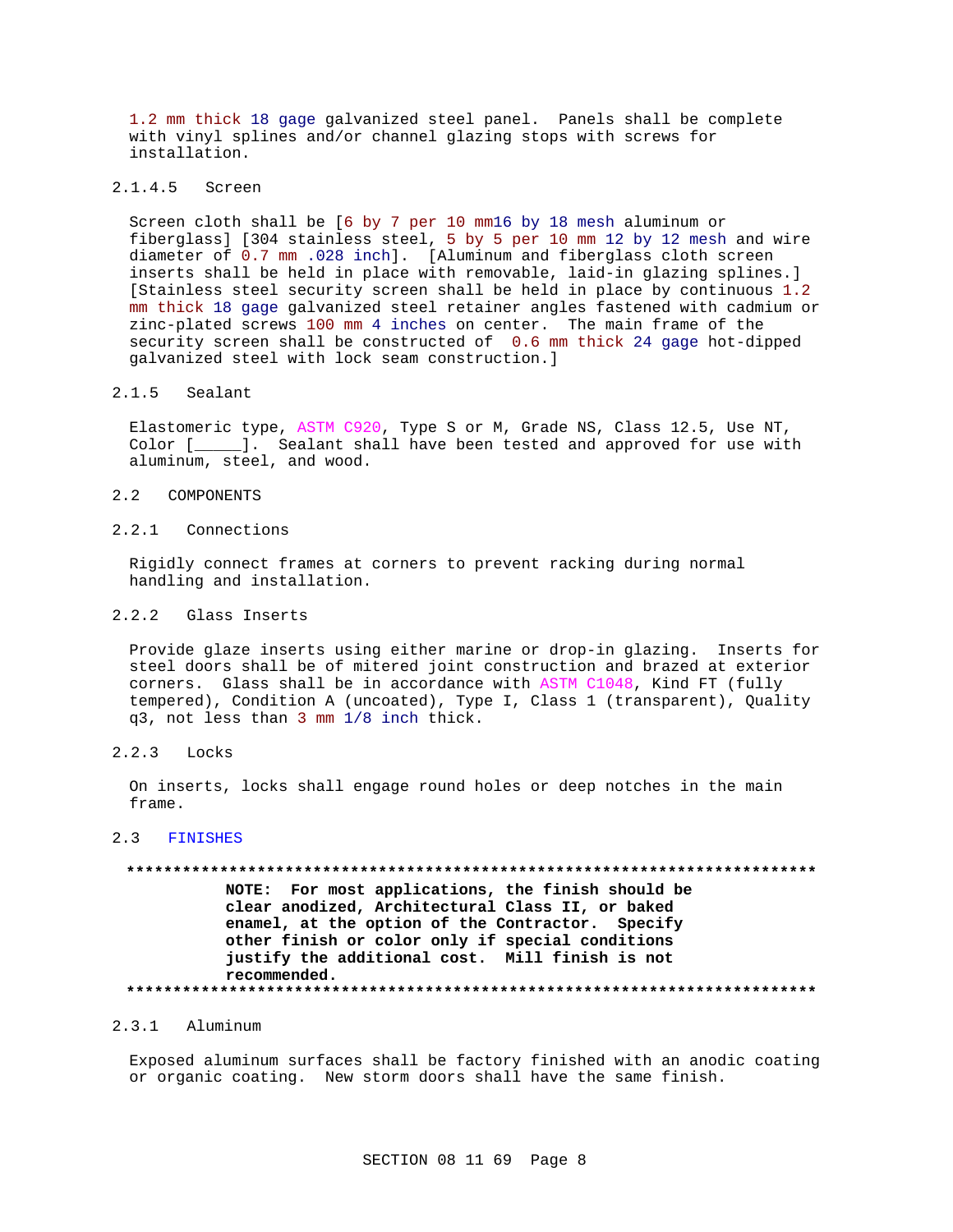# 2.3.1.1 Anodic Coating

Exposed surfaces of aluminum extrusions and sheets shall be cleaned, and an anodized finish shall be applied conforming to AA DAF45. Finish shall be [clear (natural), designation AA-M10-C22-A31, Architectural Class II, AAMA 611] [integral color anodized, designation AA-M10-C22-A32, Architectural Class II, AAMA 611, or electrolytically deposited color anodized, designation AA-M10-C22-A34, Architectural Class II, AAMA 611. Color shall be [as indicated] [\_\_\_\_\_]].

#### $2.3.1.2$ Organic Coating

Exposed surfaces of aluminum extrusions and sheets shall be thoroughly cleaned and primed, and a baked enamel finish shall be applied conforming to AAMA 2603, with total dry film thickness not less than 0.02 mm 0.8 mil. The finish color shall be [white] [as indicated]  $[$   $]$ .

#### $2.3.2$ Steel

Parts formed from hot-dipped galvanized steel shall be bonderized before and after assembly. After fabrication and assembly, materials shall be finished with a baked enamel finish. Color shall be [\_\_\_\_] [as indicated] [as selected from manufacturer's chart].

#### PART<sub>3</sub> EXECUTION

# 3.1 PREPARATION

# NOTE: Insert additional subparagraphs on repairing, reputtying, sanding, and painting to suit the project.

Thoroughly clean and repair surfaces to which storm door frames will be applied.

#### $3.2$ INSTALLATION

Install square, in a true plane, level, plumb, in alignment with adjacent construction, and in accordance with manufacturer's printed directions.

#### $3.2.1$ Sealants

Make the entire perimeter of the main frame weathertight. Provide gaskets to separate new metal from existing metal.

#### $3.2.2$ Fastening

Attach units with panhead screws of adequate dimensions for the particular installation.

# 3.3 CLEANING

After installation, clean exposed surfaces to remove foreign matter and surface blemishes. Remove damaged units and units which cannot be cleaned satisfactorily and provide new units.